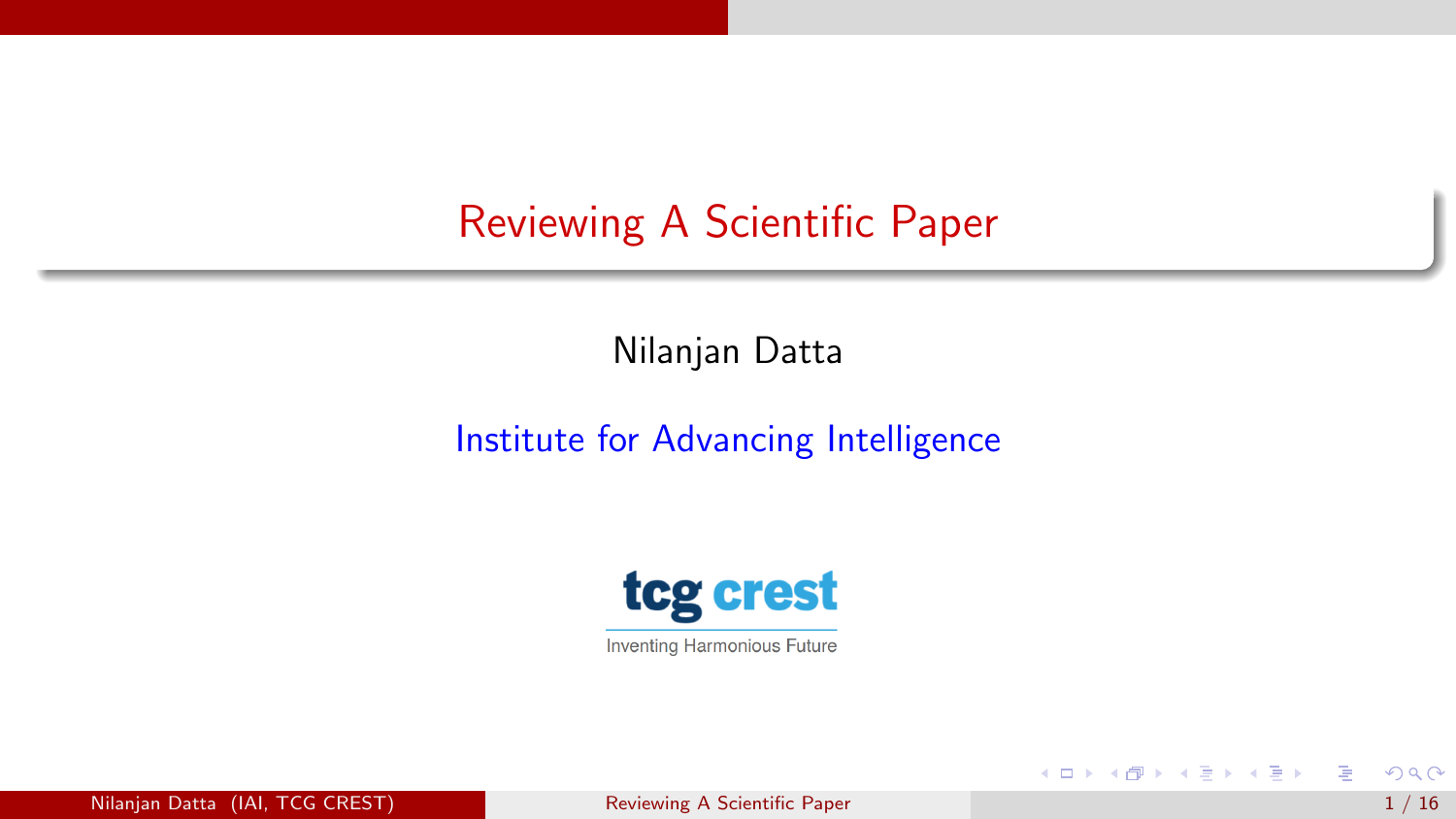

**K ロ ▶ K 個 ▶ K 星 ▶ K 星 ▶ │ 星 │ 約 9,0 º**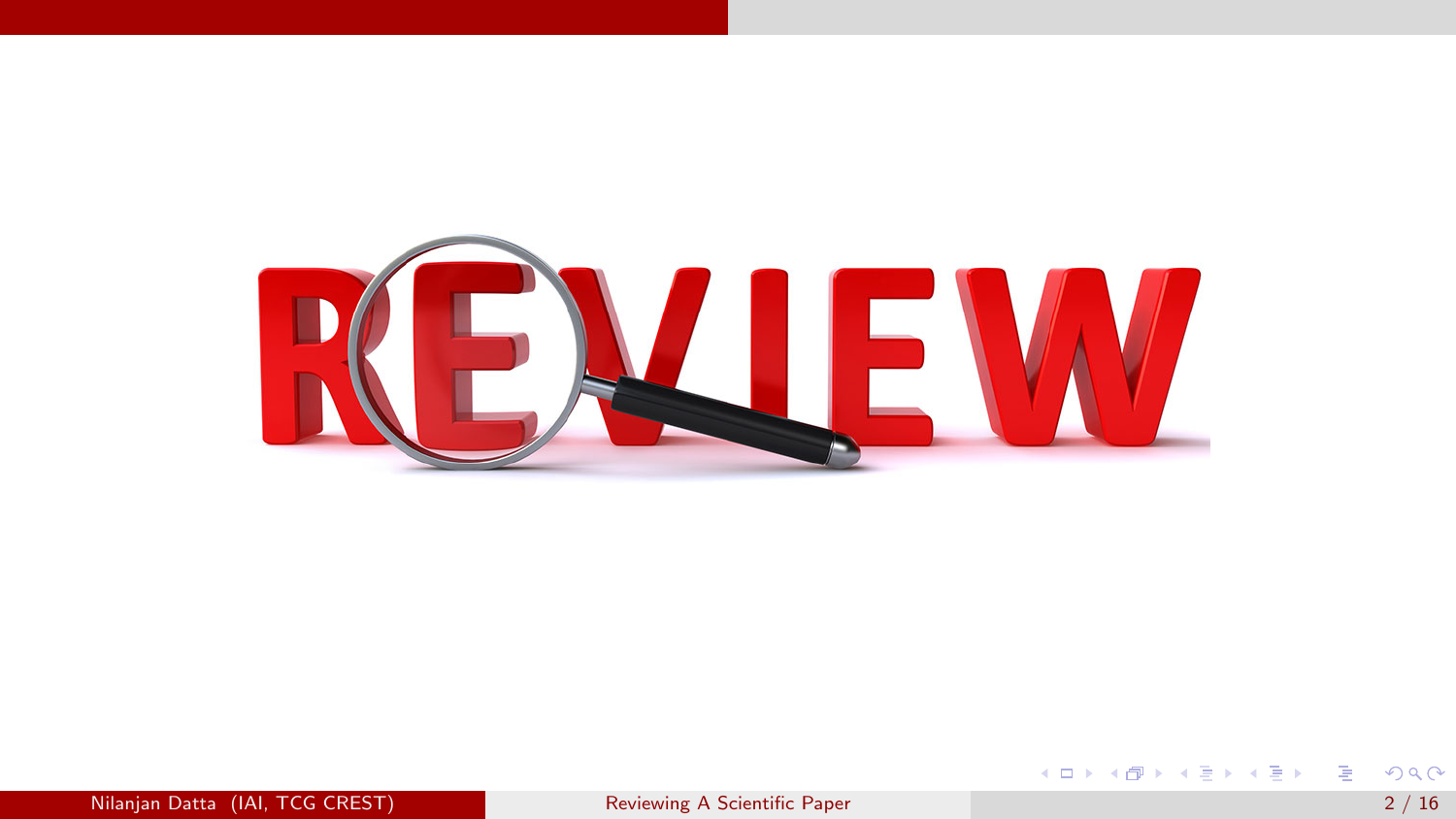### <span id="page-2-0"></span>Tasks of A Reviewer

- Get a review request from an editor or a member of some technical program committee.
- Accept or decline the request.
- Prepare a review report.
- Interact with the editor regarding the review.
- **•** Go through further rounds of review.

イロト イ母 ト イヨ ト イヨ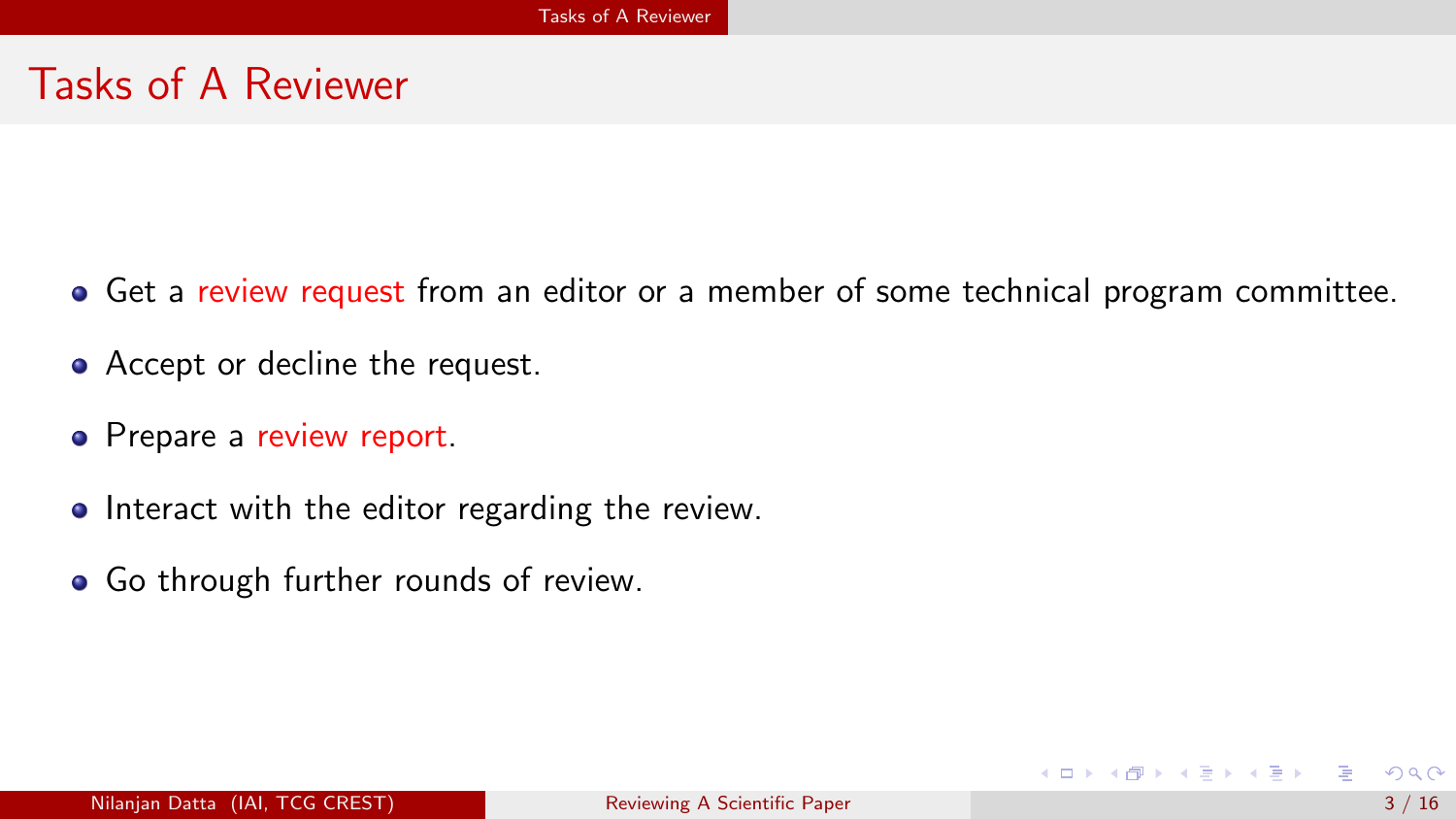## <span id="page-3-0"></span>Accepting A Review Request

- Reviewing papers gives you an insider look into the publication process.
- Make sure that you will be able to review the paper.
- Reviewing is a voluntary task (some journals pay reviewers).
- Agreeing to review papers make you part of the community.
- Declining review requests without a good reason shows your disinclination to be part of the community.

イロト イ押ト イヨト イヨト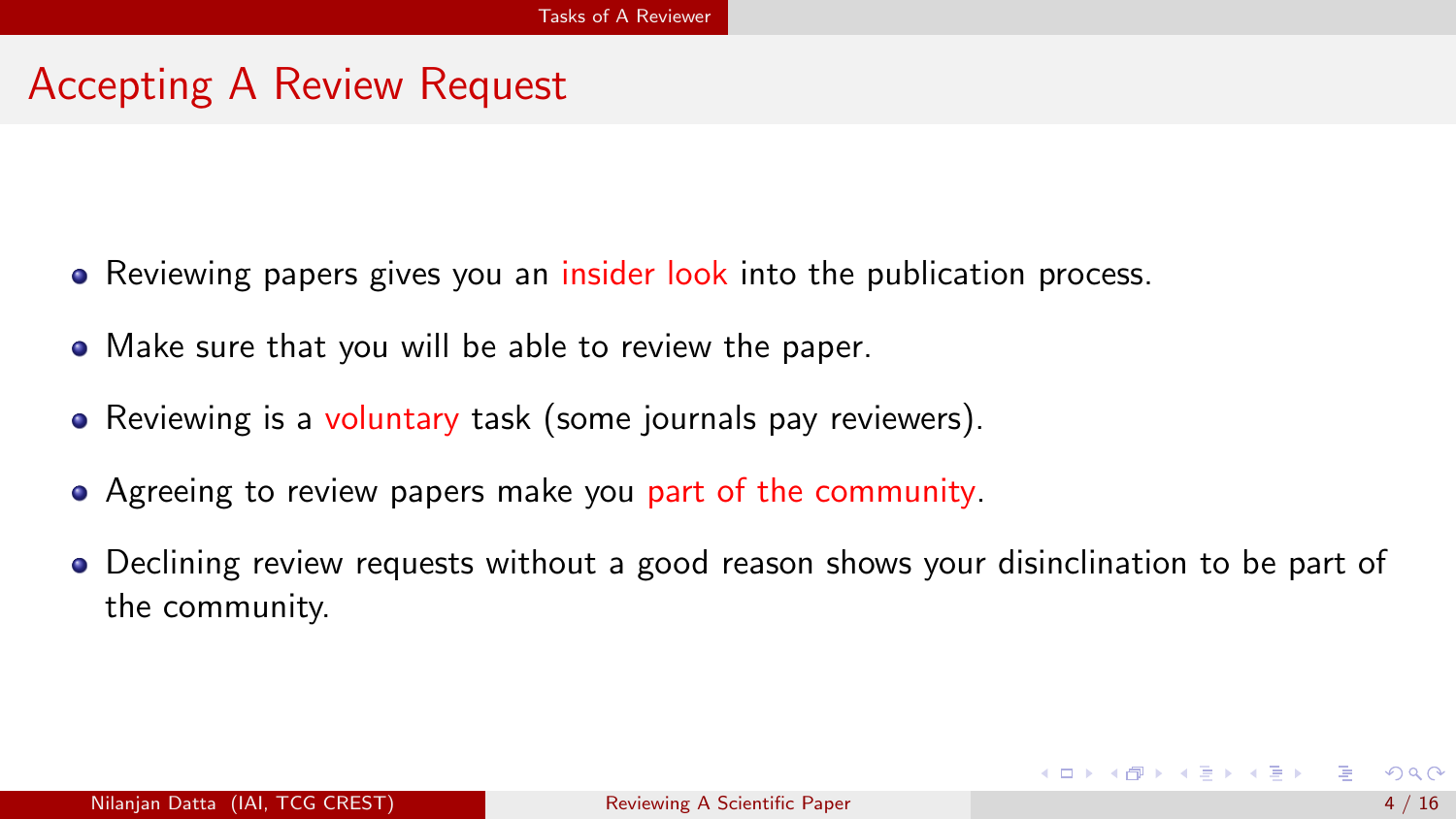### <span id="page-4-0"></span>Responsibilities of A Reviewer

- **•** Fairness
- **•** Meeting the Review Deadline
- **o** General Ethics

造

メロトメ 伊 トメ 君 トメ 君 ト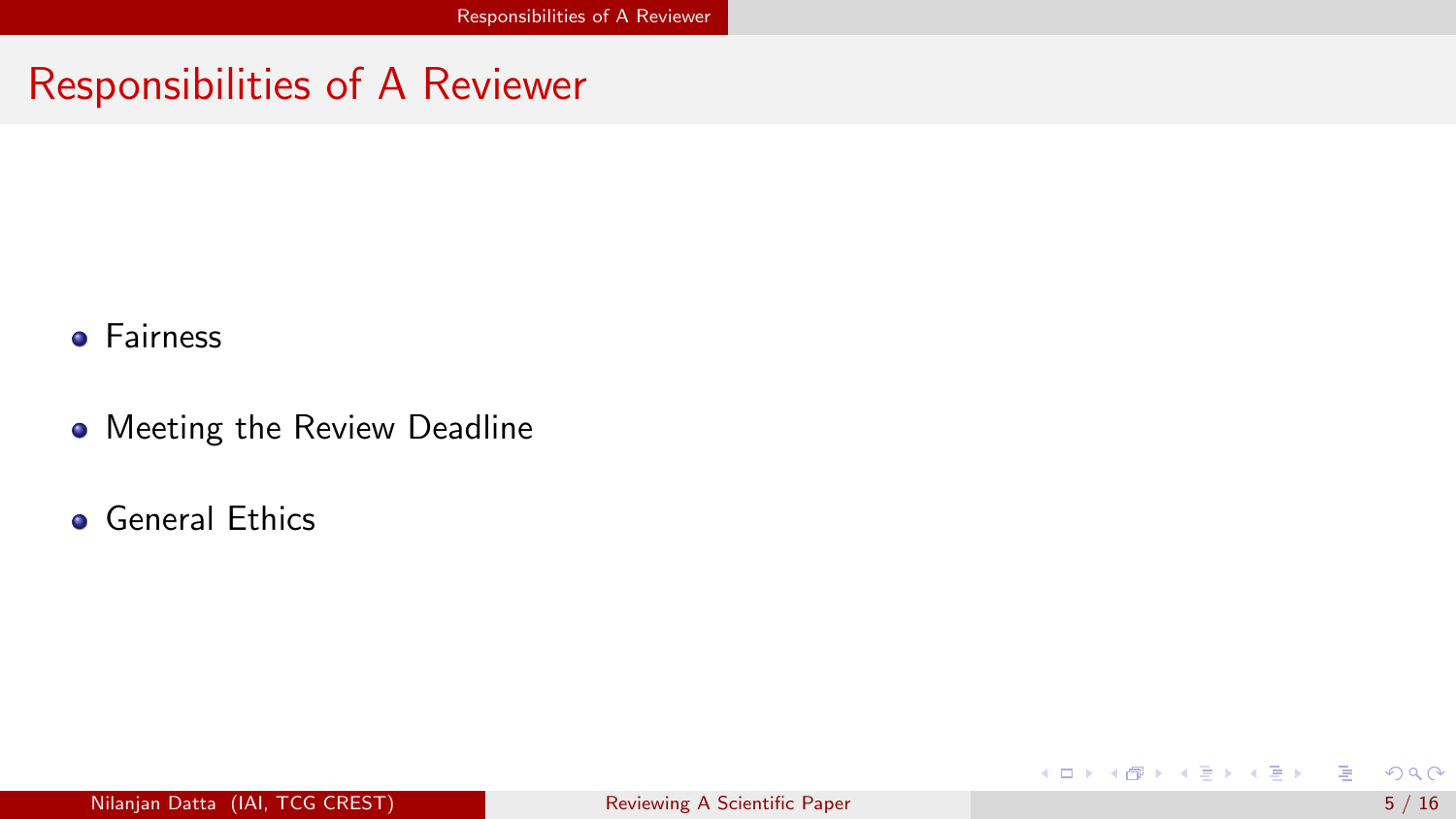<span id="page-5-0"></span>

メロトメ 御 トメ 君 トメ 君 トッ 君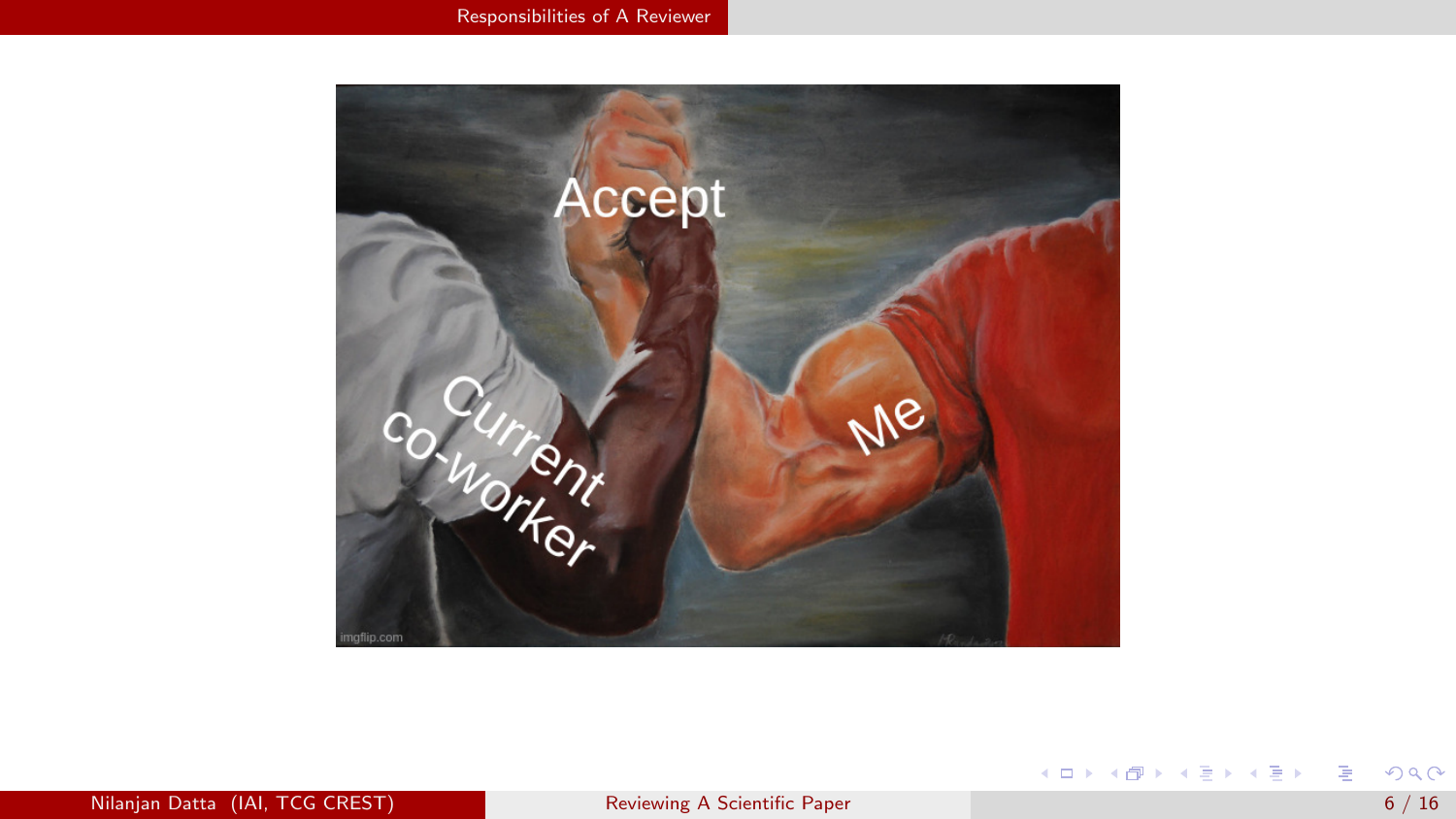<span id="page-6-0"></span>

Provide a fair unbiased review.

Nilanjan Datta (IAI, TCG CREST) [Reviewing A Scientific Paper](#page-0-0) 6 / 16

造

メロト メタト メミト メミトー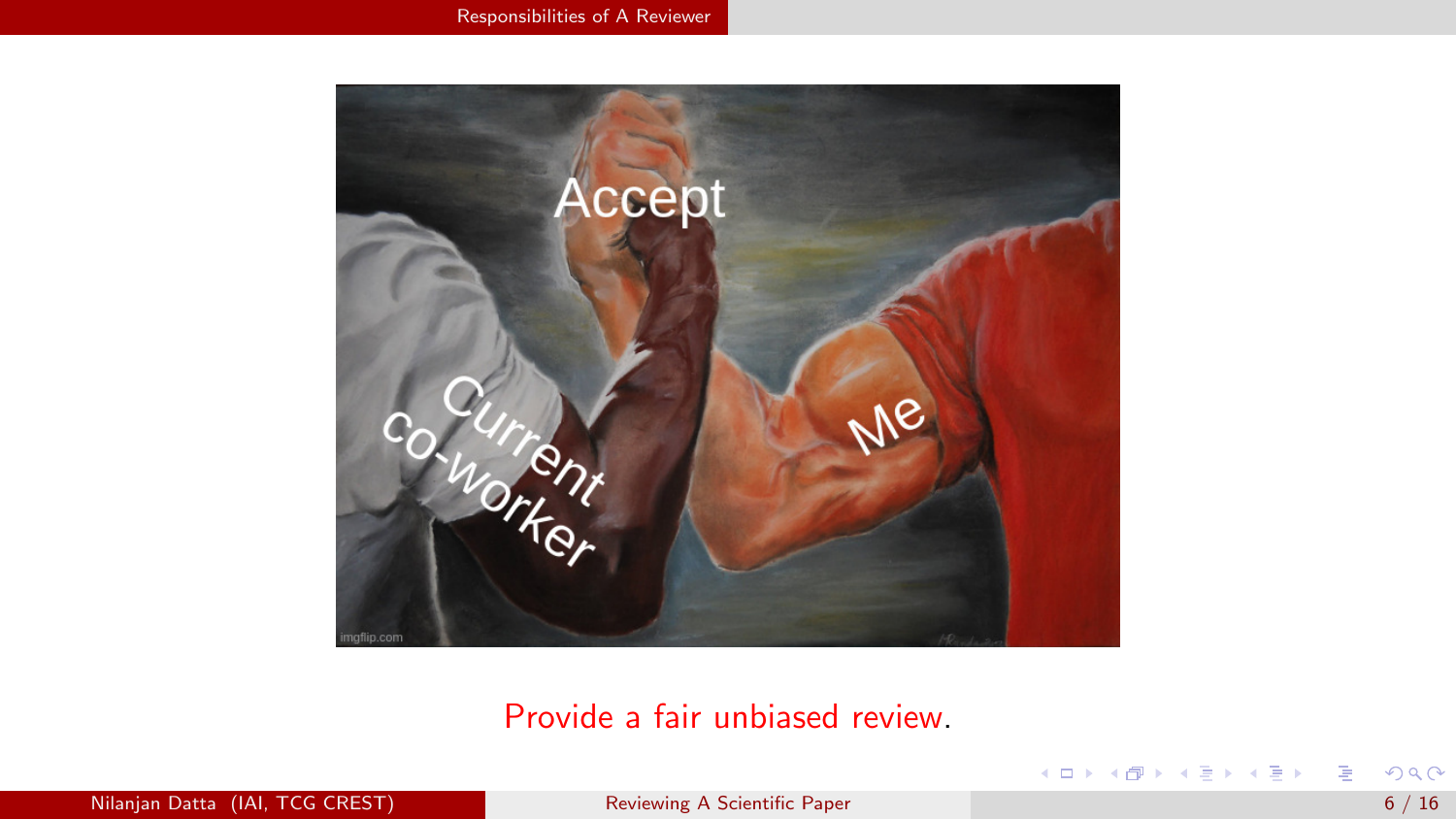#### <span id="page-7-0"></span>**Fairness**

- There should not be any Conflict of Interest.
- However, bias may still exist:
	- **Positive bias: a current co-worker.**
	- Negative bias: a competitor.
- You should remain fair.

画

メロメ メタメメ きょくき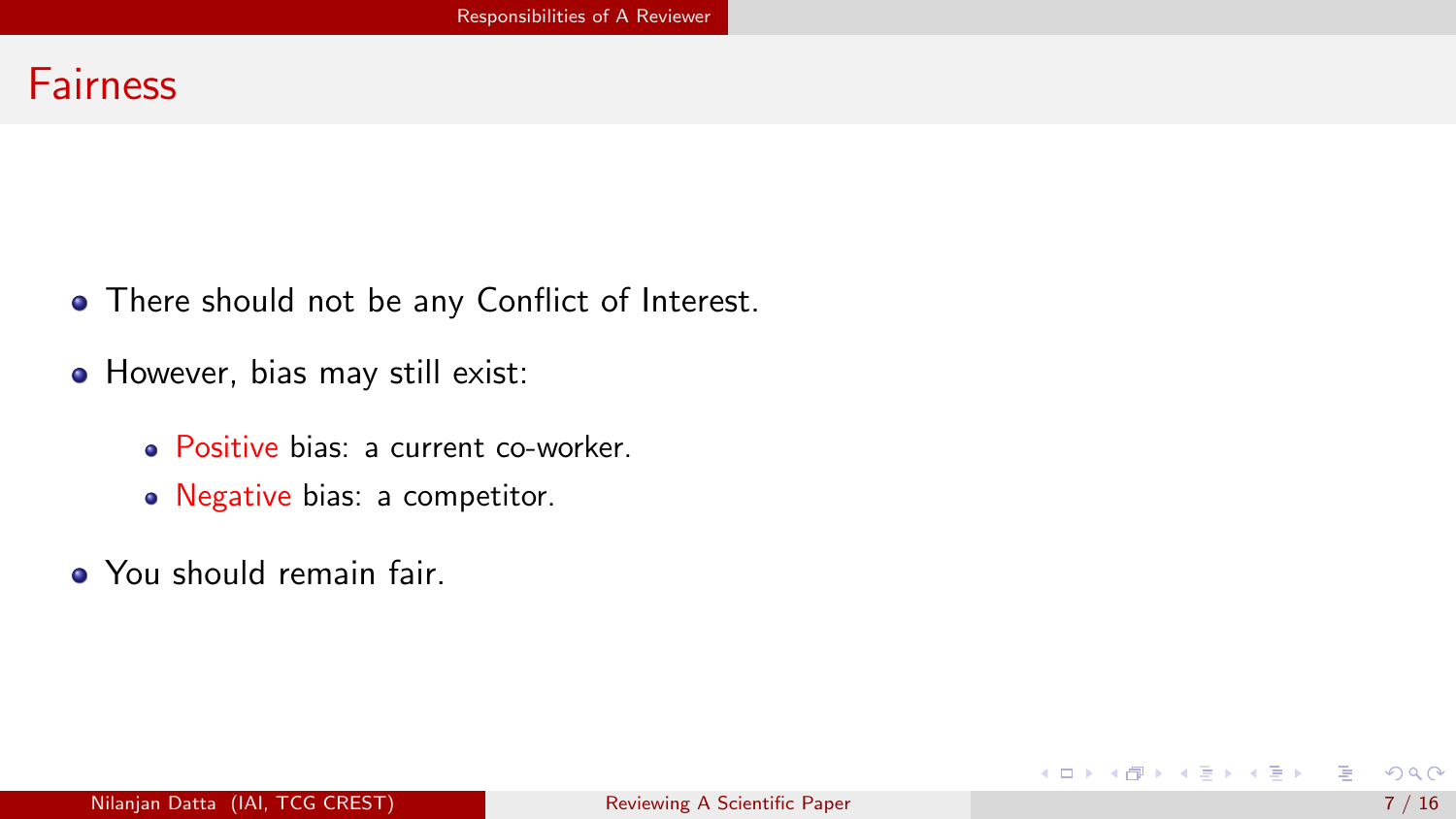<span id="page-8-0"></span>

メロトメ 御 トメ 君 トメ 君 トッ 君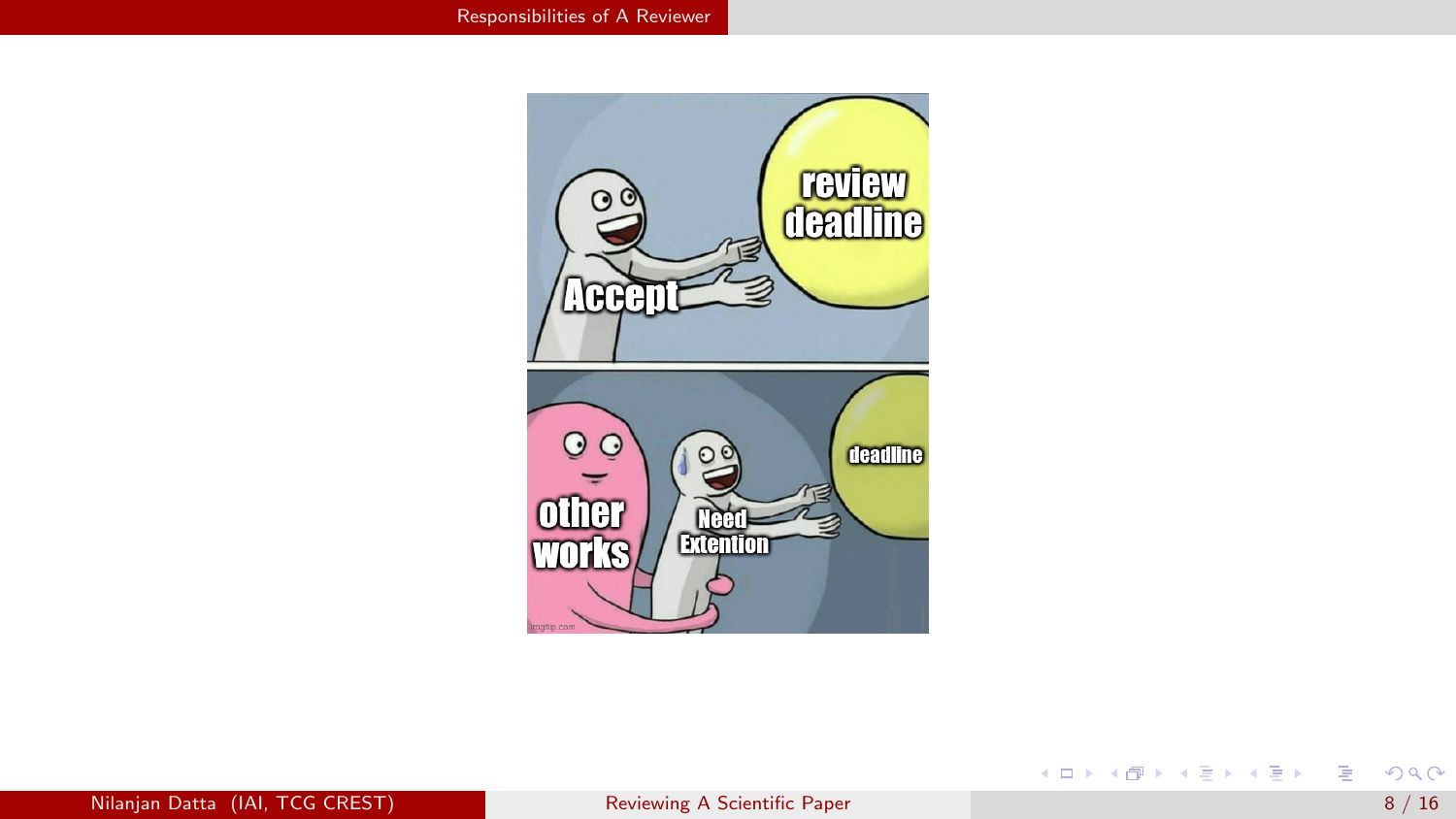<span id="page-9-0"></span>

#### Meet the review deadline.

メロトメ 御 トメ 君 トメ 君 トッ 君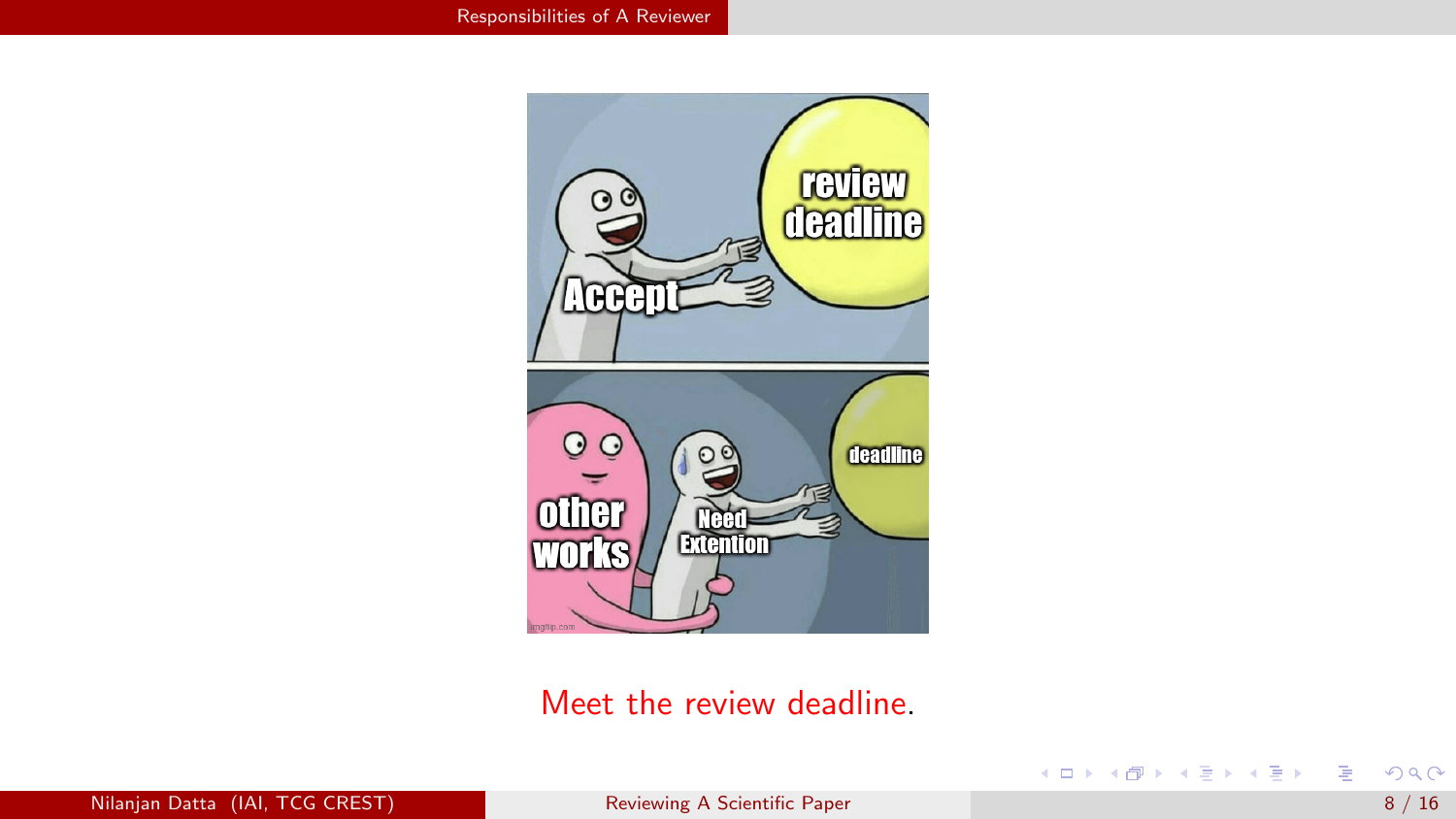# <span id="page-10-0"></span>Responsibility of A Reviewer

Meeting the review deadline:

- For conferences, review deadlines are sharp.
- For journals, you should try to meet the deadline.
- Remember, your paper may also be similarly held up.

イロト イ母 ト イヨ ト イヨ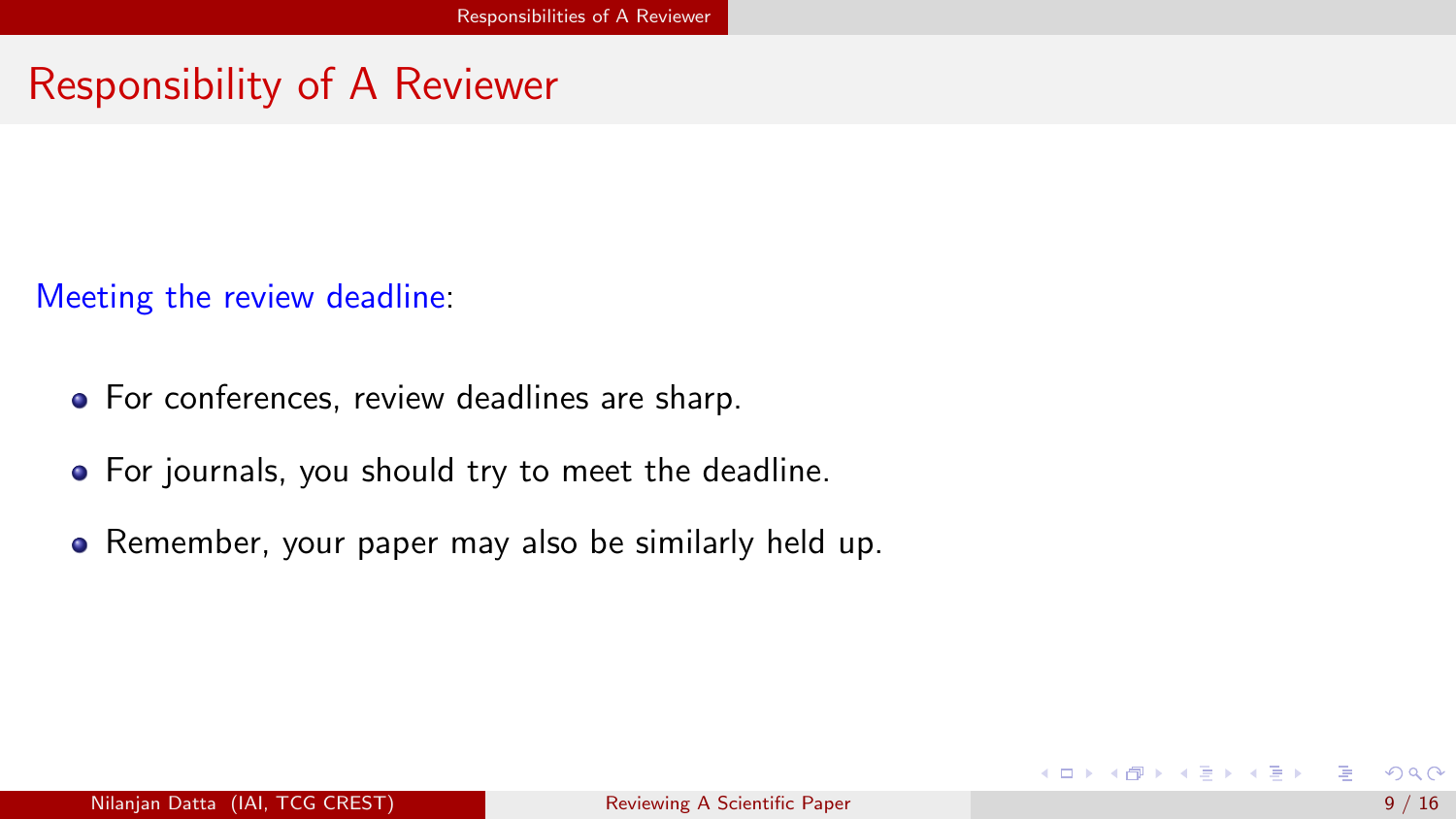### <span id="page-11-0"></span>Responsibility of A Reviewer



J. 重

イロト イ部 トイモト イ毛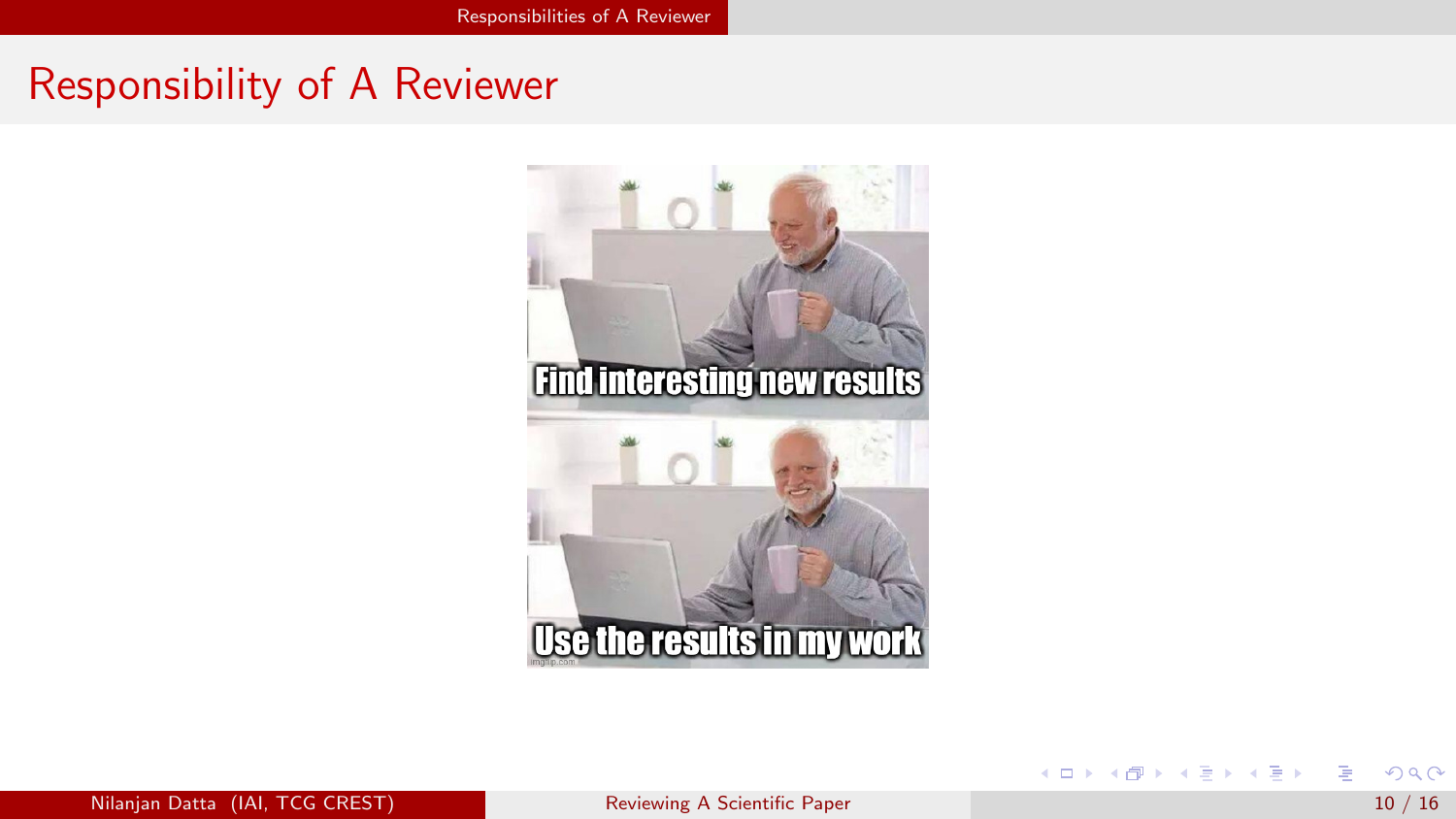## <span id="page-12-0"></span>Responsibility of A Reviewer



Ethics: Do not use the results of a paper under review in your own work..!!

Nilanjan Datta (IAI, TCG CREST) [Reviewing A Scientific Paper](#page-0-0) 10 / 16

イロト イ部 トメ ヨ トメ ヨト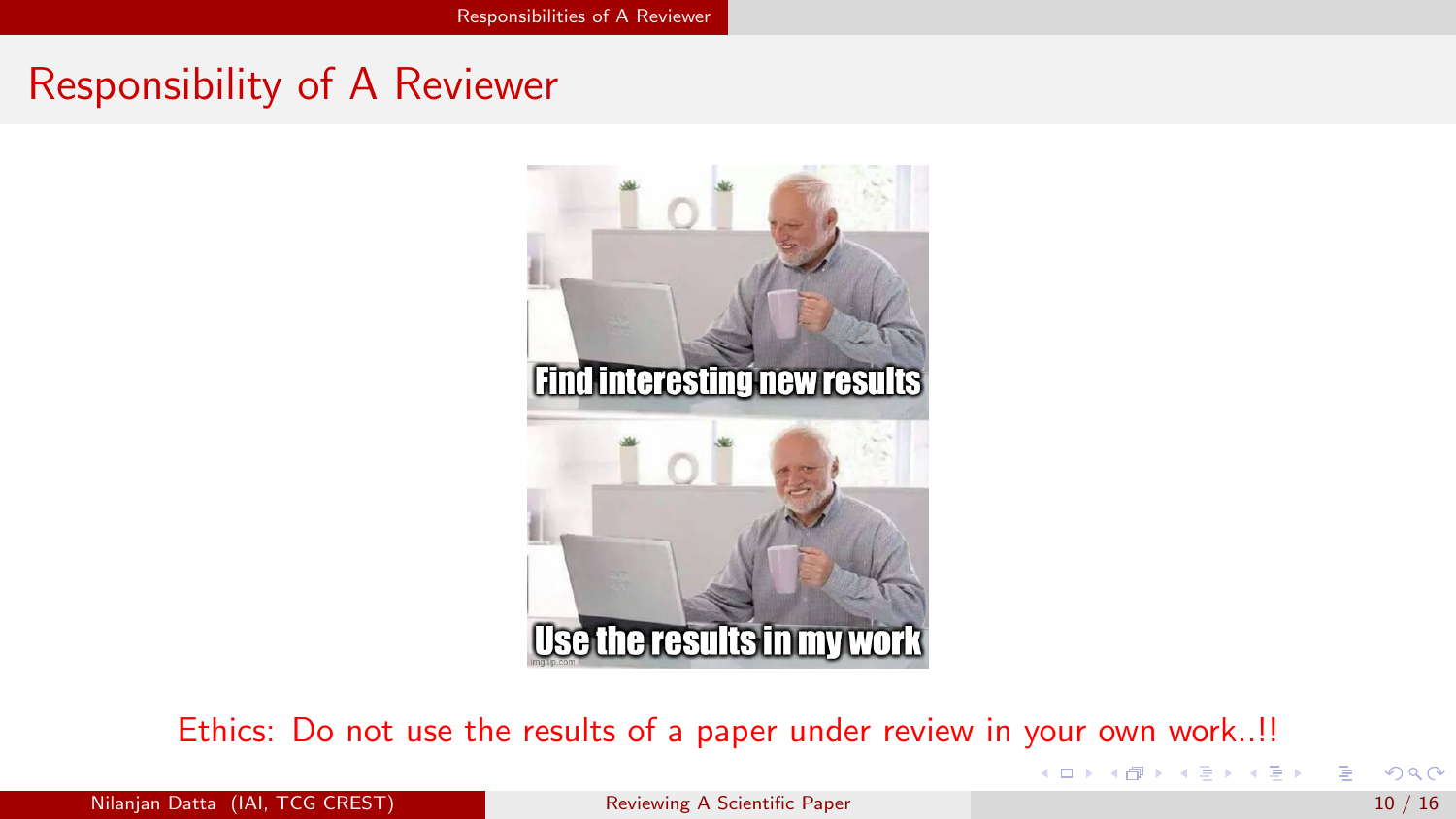# <span id="page-13-0"></span>The Actual Task of Reviewing

- Understand the main contribution of the paper (may skip some details).
- Form a judgement on the significance and novelty of the main contribution.
- Verify the details (correctness, completeness):
	- Conference: time restrictions; may not be possible to verify all.
	- Journal: must be done.
- Mark typos and editorial mistakes.

イロト イ母 ト イヨ ト イヨ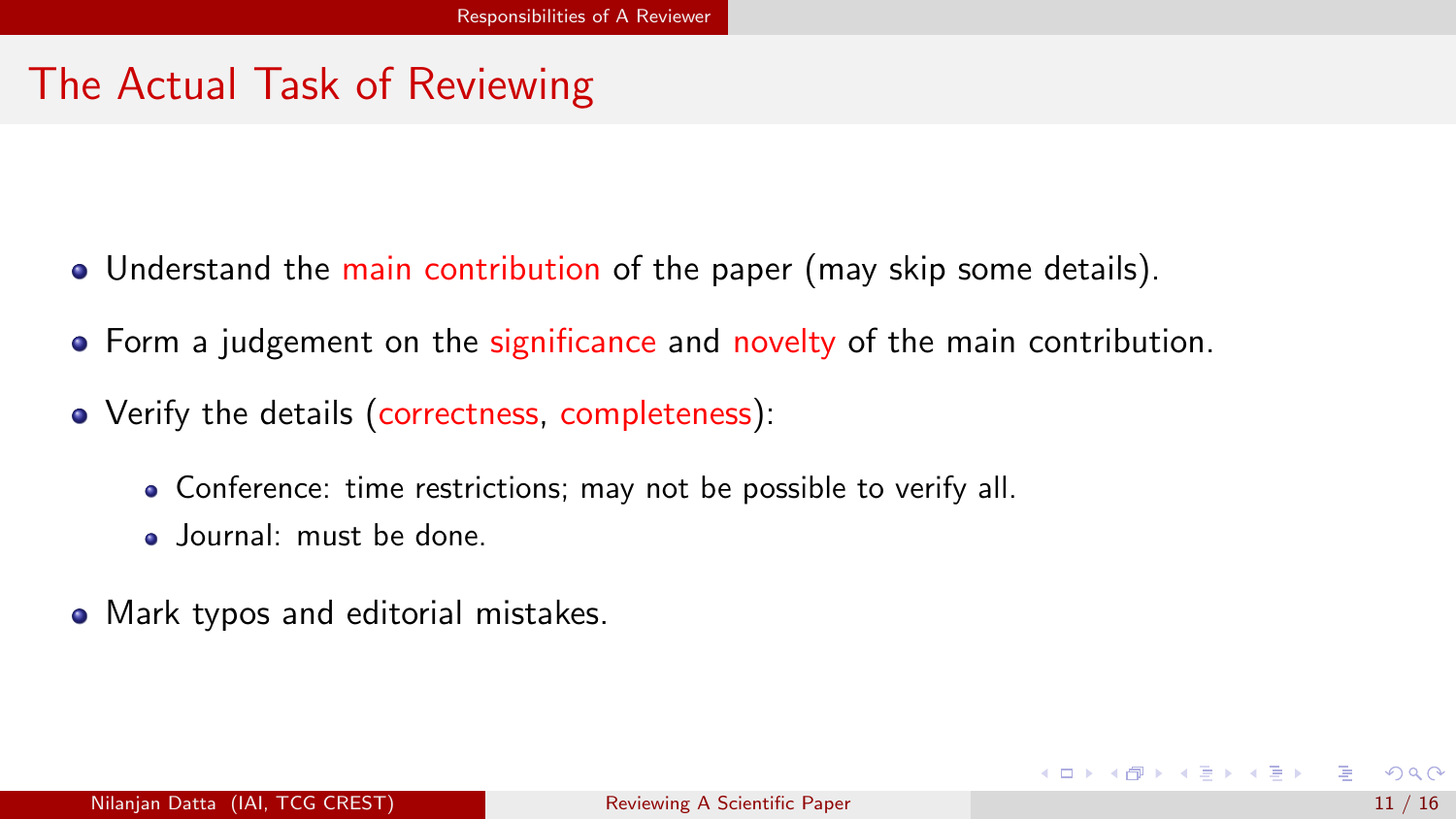### <span id="page-14-0"></span>Review Report

#### Summary of the paper

- This should capture your view of the work.
- The editor may not look beyond the summary.

#### Recommendation

- **o** Crucial but not absolute.
- Should be corroborated with later comments.
- Also, the editor will contrast with comments from other reviewers.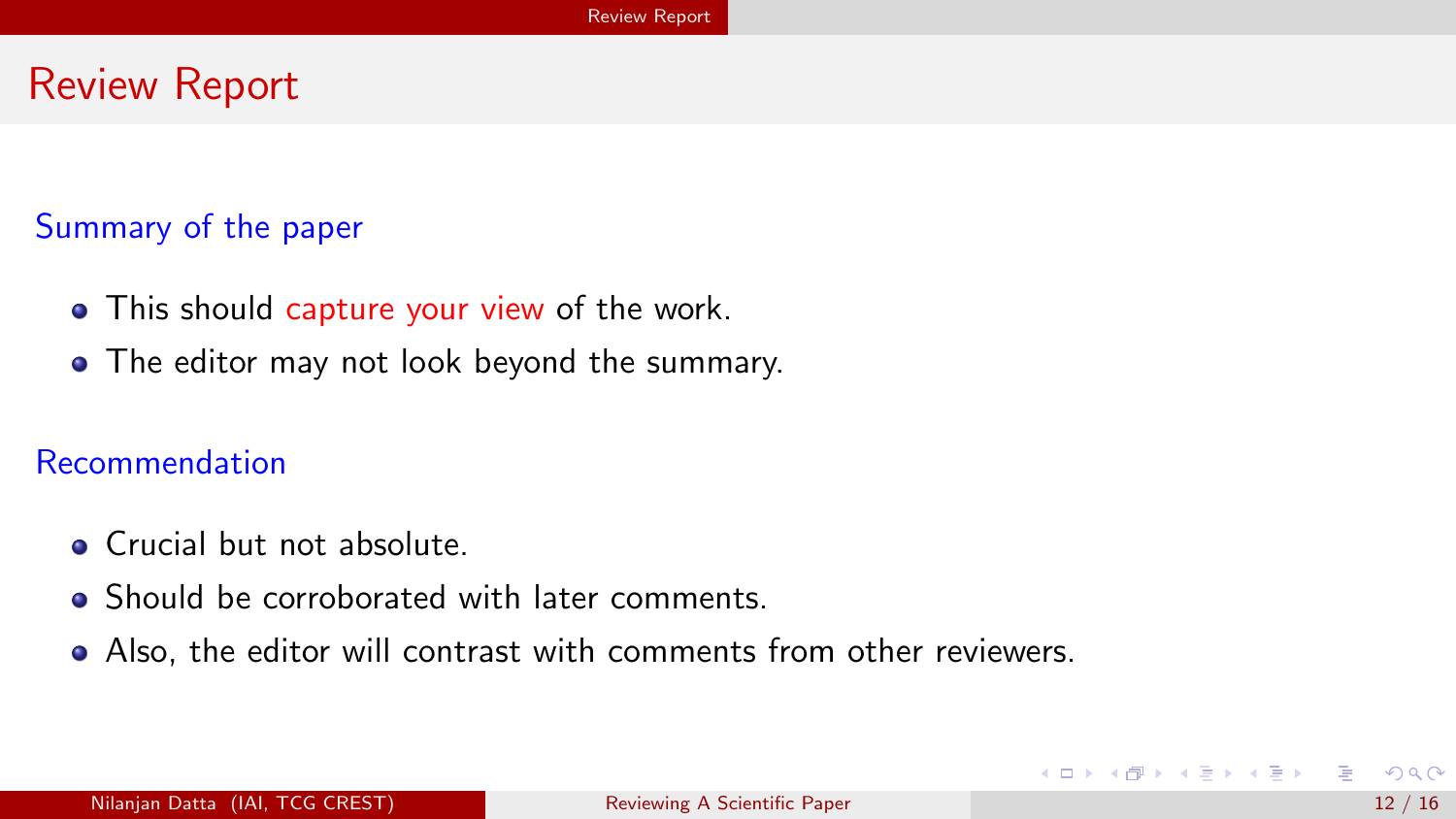### <span id="page-15-0"></span>Review Report

#### Detailed comments to the authors

- Give concrete justification for your recommendation.
- In case you did not understand some part, then clearly mention this.
- Try to suggest how the author(s) may revise the relevant part.
- **Provide relevant technical comments.**
- Possible references that you think is appropriate for the work.
- List of typos and editorial issues that you found.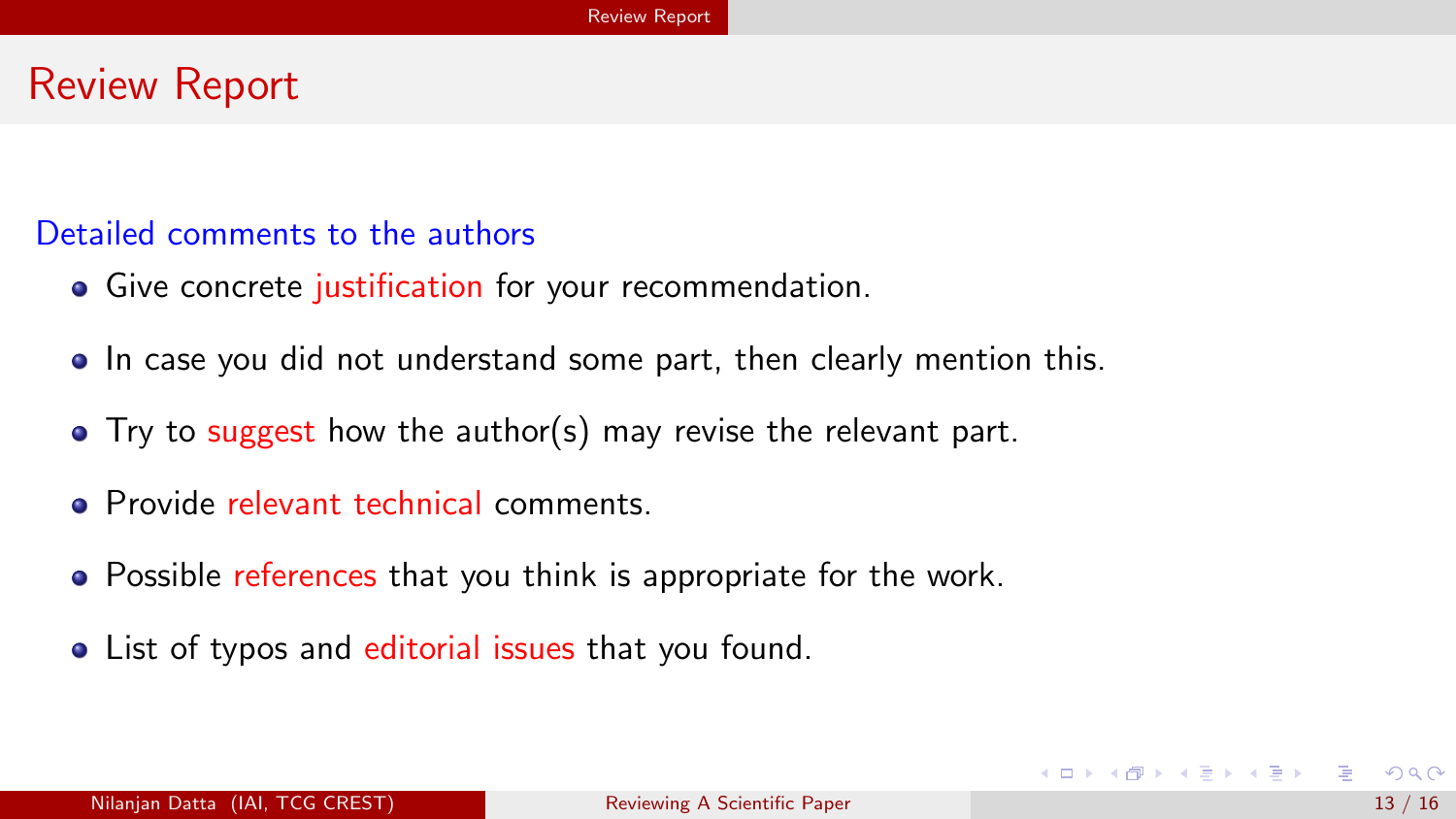#### <span id="page-16-0"></span>Review Report

Comments to the editor:

- **•** Use sparingly, if at all.
- You may use this to provide comments that can disclose your identity to the author.

э

メロメ メタメメ きょくき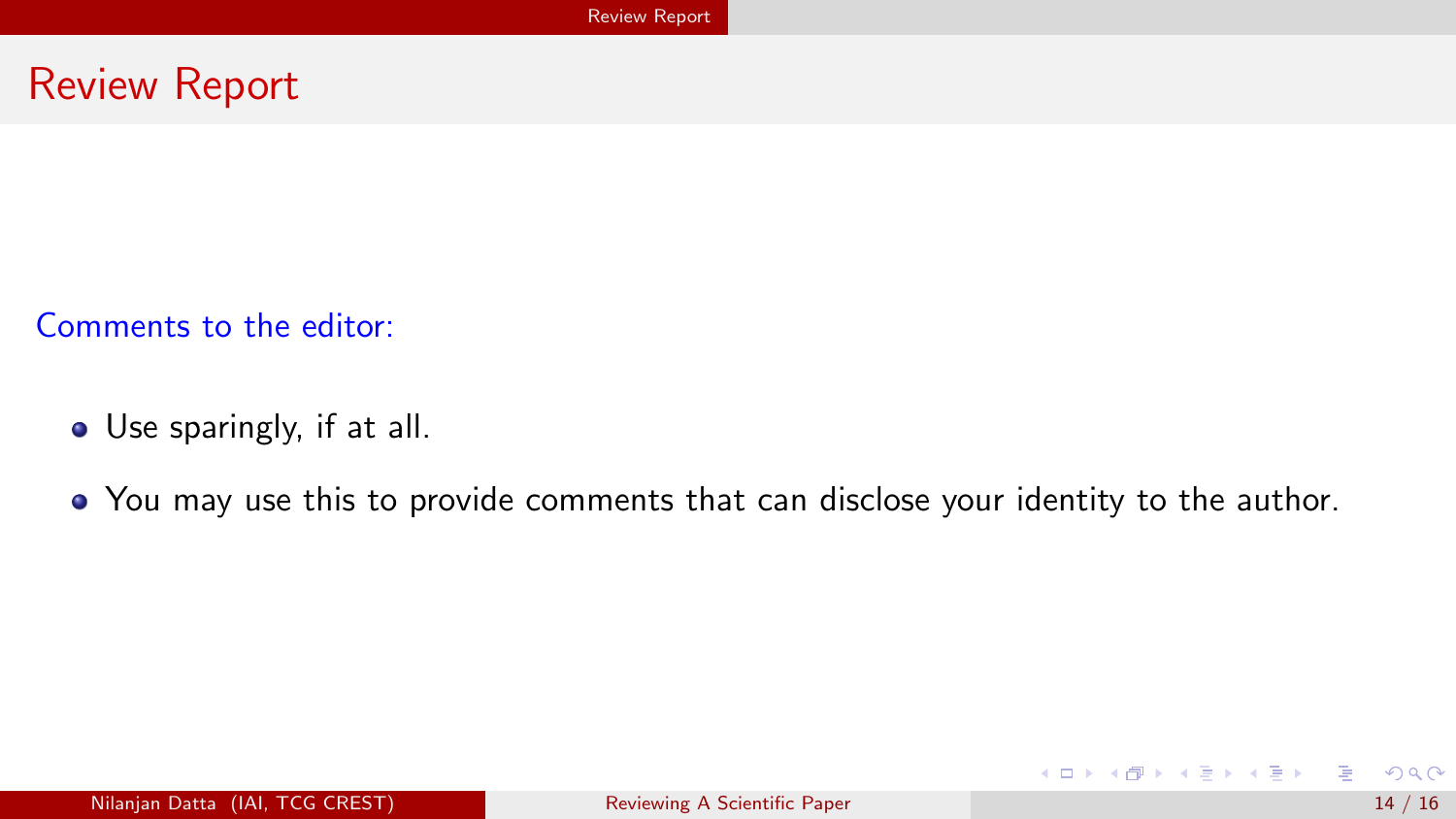<span id="page-17-0"></span>

P. Sarkar, A Course on Research Methodology, 2011. <https://www.isical.ac.in/~palash/research-methodology.html>

э

メロメ メタメメ きょくき